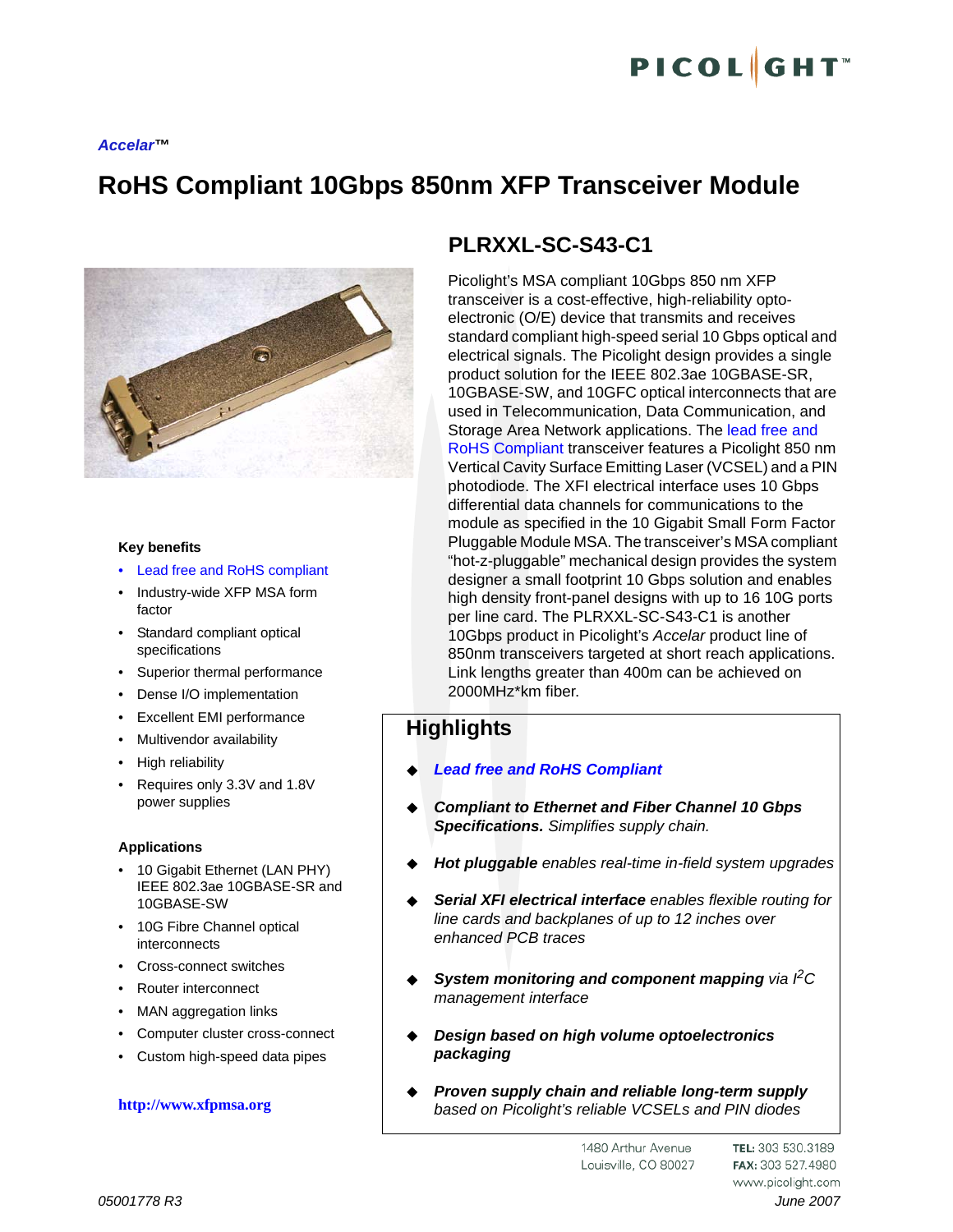### **PLRXXL-SC-S43-C1 Features and Specification Highlights:**

**PICOL**GH

- Incorporates a directly modulated 850nm Picolight oxide VCSEL
- Low operating power consumption (<2.0W max.)
- Mechanical design features compliant with XFP MSA INF8077i Rev. 4.5
- Center-pull bail mechanism for consistent installation and removal
- 0°C To 70°C case temperature operating range
- 9.95 Gbits/s to 10.75 Gbit/s serial optical and electrical interface
- LC receptacled optical connector
- Durable plastic bail delatch mechanism
- 30 pin XFP compatible connector
- System and line-side loopback modes
- Loss of Signal (RX\_LOS) Indicator
- Transmitter Disable (TX\_DIS) pin
- Power Down (P\_Down) pin.
- Module De-select, Module Absent, Module Reset, and Module Not Ready pins
- XFI compatible electrical interface, single differential channel operating at up to 10.75 Gbit/s
- Bit error rate  $< 1 \times 10^{-12}$
- $I<sup>2</sup>C$  interface with XFP-compliant diagnostic functions
- -5.2V, 5V, 3.3V, and 1.8V power supply compatible, only 3.3V and 1.8V required
- IEC 60825-1 Class 1 laser eye safe
- FCC Class B compliant
- ESD Class 2 per MIL-STD 883 Method 3015

# **Ordering Information**





## PLRXXL-SC-S43-C1 Mechanical Footprint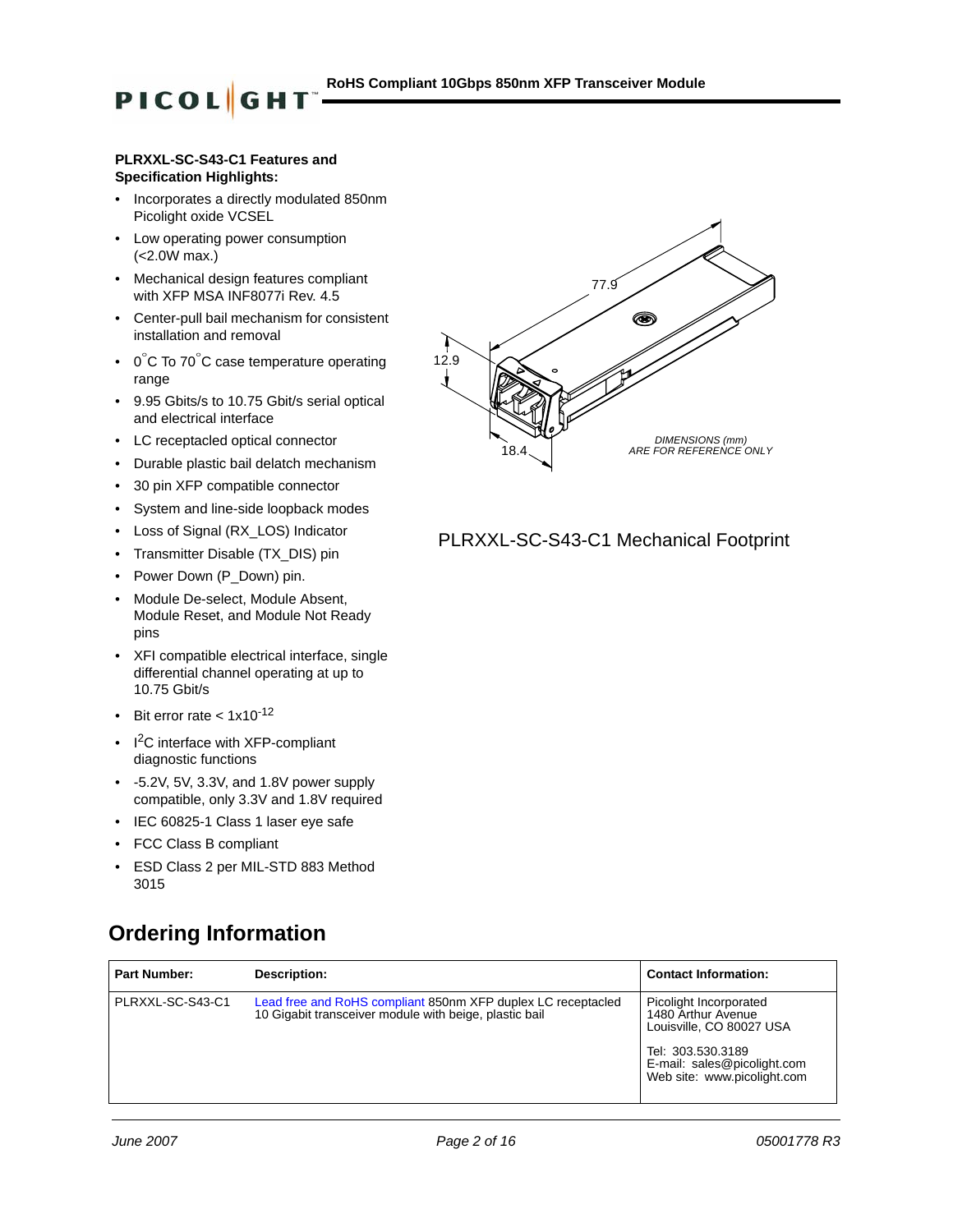### **RoHS Compliant 10Gbps 850nm XFP Transceiver Module**

# **Section 1 Functional description**

The PLRXXL-SC-S43-C1 RoHS compliant 850 nm VCSEL-based 10 Gigabit XFP transceiver is a full duplex serial electric, serial optical device with both transmit and receive functions contained in a single module. It is designed to be compliant with IEEE 802.3ae 10GBASE-SR, 10GBASE-SW (300m), and 10 G Fibre Channel specifications. The transceiver is also fully compliant with the XFP 10 Gigabit Small Form Factor Pluggable Module Multi-Source Agreement INF8077i Rev. 4.5. This device is the ideal solution for high density, cost effective 10Gbps 850nm multimode-mode fiber (MMF) interconnects. A block diagram of the PLRXXL-SC-S43-C1 transceiver is shown in Figure 1 below.

The PLRXXL-SC-S43-C1 XFP transceiver has several low-speed interface connections including a 2 wire serial interface. These connections include; module not ready (Mod\_NR), module deselect (Mod\_DeSel), Interrupt, transmitter disable (TX\_DIS), module absent (Mod\_ABS), receive loss (RX\_LOS), and power down/reset (P\_Down/RST).

## **Figure 1 PLRXXL-SC-S43-C1 XFP transceiver block diagram**



Two loopback modes are available through the two-wire serial interface. The loopback modes are useful to facilitate stand-alone testing. In system loopback mode, data recovered from the system side transmit interface is re-directed to the system side receive interface. This facilitates system side test and debug. In network loopback mode, data recovered from the line side receive interface (optics) is looped to the line side transmitter output back to the fiber.

# **Transmitter**

The transmitter path converts 9.95, 10.3, 10.5, or 10.75 Gbps NRZ electrical data to a standard compliant optical signal. The transmitter accepts a 100 Ohm differential 120 mV peak-to-peak to 1000 mV peak-to-peak 10Gbps CML electrical signal on TD- and TD+ pins. This performance exceeds the XFI "Ziffy" specification in the XFP MSA INF8077i revision 4.5 and provides over 300 mm (12 inches) reach on improved FR4 material (loss tangent of 0.016) and offers greater flexibility to system integrators for host board layout.

Inside the module, the differential signals pass through a signal conditioner with equalization that compensates for losses and deterministic jitter present on the input data stream. A reference clock input (RefCLK+, RefCLK-) is used by the internal PLL to determine line rate and signal lock condition. The Tx clock circuit provides a lock alarm output, failure to lock results in Mod\_NR asserted. The output of the Tx signal conditioner is input to the laser driver circuit which transforms the small swing digital voltage to an output modulation and bias current that drives a directly modulated 850nm VCSEL. The optical signal is engineered to meet the IEEE 802.3ae 10GBASE-SR, 10GBASE-SW, and 10 GFC specifications. Closed-loop control of the transmitted laser power over temperature and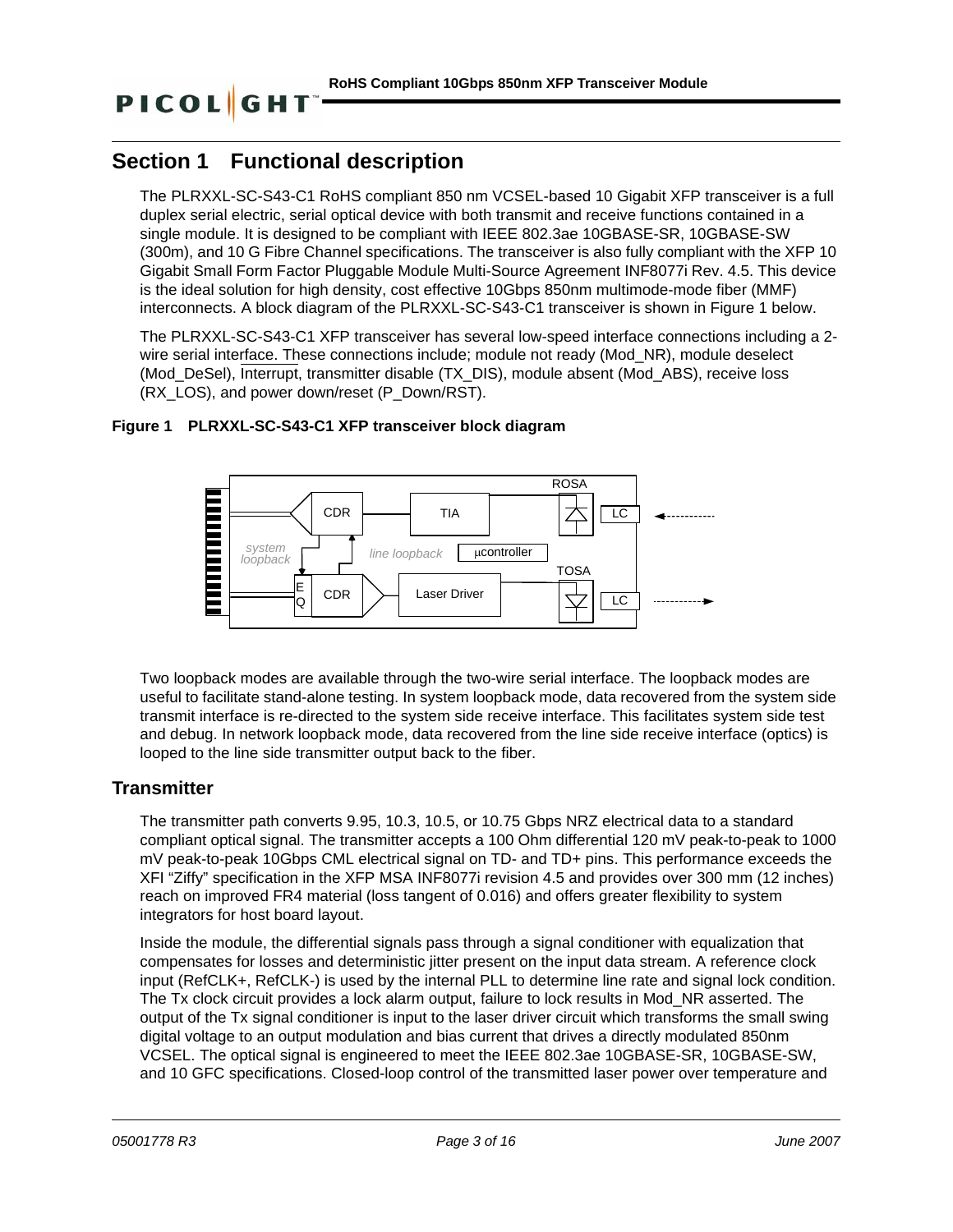voltage variations is provided. An LC connectorized receptacle provides the mechanical interface to the multi-mode fibre plant.

## **Receiver**

The receiver converts incoming DC balanced serial 9.95, 10.3, 10.5, or 10.75 Gbps NRZ optical data into serial XFI electrical data. An LC connectorized receptacle provides the mechanical interface to the multi-mode fiber plant. A high speed PIN photodiode converts the optical signal into a current which is converted to a voltage in a high-gain transimpedance amplifier. The amplified signal is passed to a signal conditioning IC that provides clock and data recovery. Loss of signal, and signal lock detection is included in the receive circuitry that is reflected in the Mod\_NR status pin. The recovered data is output on the RD+ and RD- pins as a 100 Ohms 250mV peak-to-peak CML signal. The output signal meets the XFP MSA requirements.

# **Low Speed Signaling**

Low speed signaling is based on low voltage TTL (LVTTL) operating at a nominal voltage of 3.3V

SCL/SDA: Two wire Serial interface clock and data line. Hosts should use a pull-up resistor connected to Vcc 3.3V on the two-wire interface SCL (clock), SDA (data), and all low speed outputs.

Mod\_NR: Output pin. When asserted high indicates that the module has detected a condition that renders Tx and or Rx data invalid.

Mod DeSel: Input pin. When held low by the host the module responds to 2-wire serial communication commands. When high the module does not respond to or acknowledge any 2-wire interface communication from the host.

Interrupt: Output pin. When low indicates possible module operational fault or a status critical to the host system.

TX DIS: Input pin. When asserted high the transmitter output is turned off.

Mod\_ABS: Output pin. Asserted high when the XFP module is absent and is pulled low when the XFP module is inserted.

RX LOS: Output pin. Asserted high when insufficient optical power for reliable signal reception

P\_Down/RST: Multifunction input pin. The module can be powered down or reset by pulling the lowspeed P-Down pin high. In power down mode no data is transmitted on the optical Tx or the electrical Rx path. The reset pulse is generated on the falling edge of the P-Down signal. Following reset, the internal PLL's must reacquire lock and will temporarily indicate a Mod\_NR failure until the PLL's reacquire lock.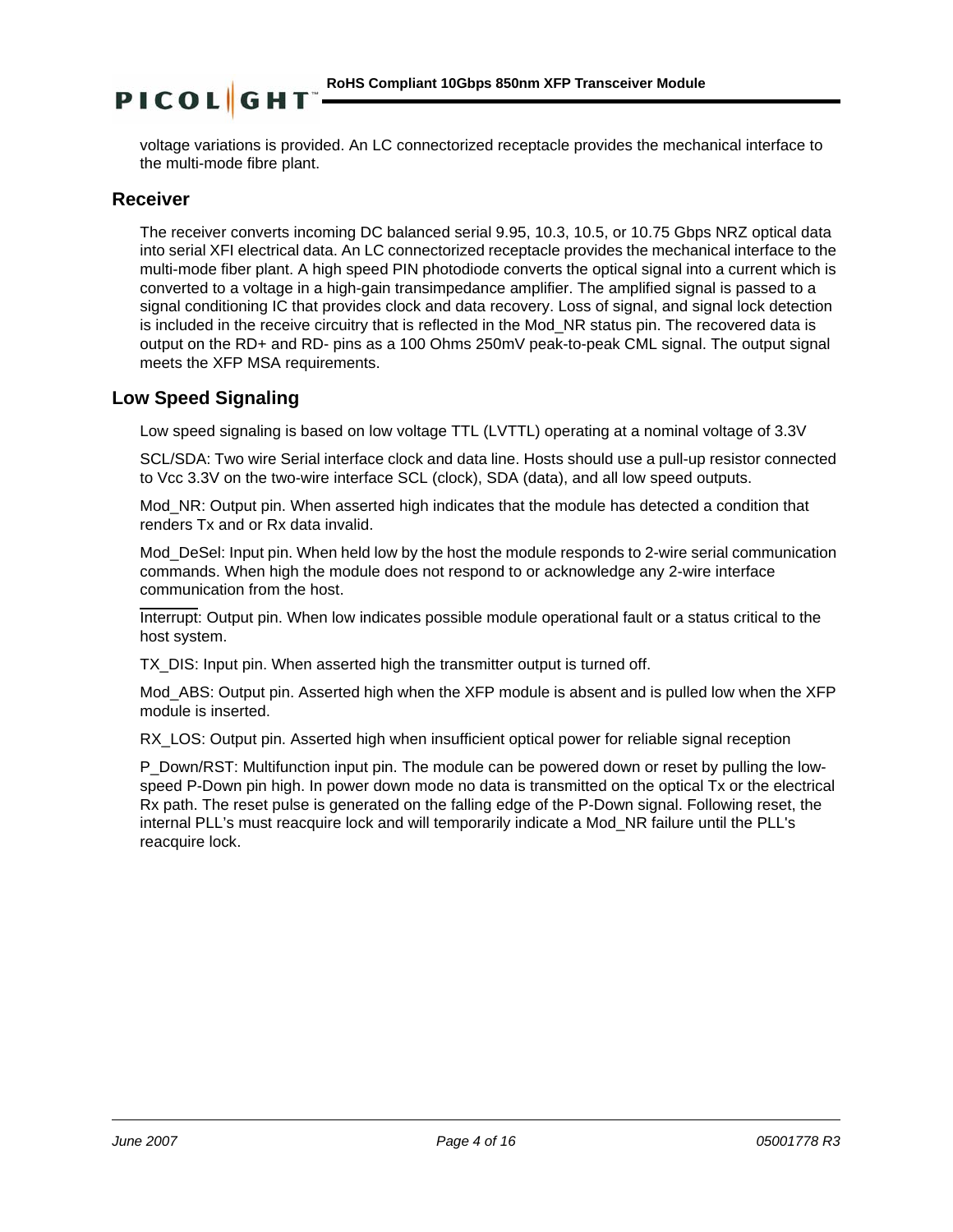# **Section 2 Application schematics**

Recommended MSA connections to the PLRXXL-SC-S43-C1 transceiver are shown in Figure 2 below.





Power supply filtering is recommended for the PLRXXL-SC-S43-C1 module. To limit wide band noise power, the host system and module shall each meet a maximum of 2% peak-to-peak noise when measured with a 1MHz low pass filter. In addition, the host system and the module shall each meet a maximum of 3% peak-to-peak noise when measured with a filter from 1MHz-10MHz.

A typical board-to-board application using a XAUI based MAC/Framer ASIC is shown in Figure 3 below. High-speed serial 10Gbps ASICs will eliminate the need for the SER-DES IC. However, the XAUI implementation offers greater flexibility in layout as the XFI interface is limited to reaches of 12 inches (30 cm), while the XAUI interface can span over 20 inches (50 cm) on the host PCBA.

### **Figure 3 Board-to-board XFP application diagram**

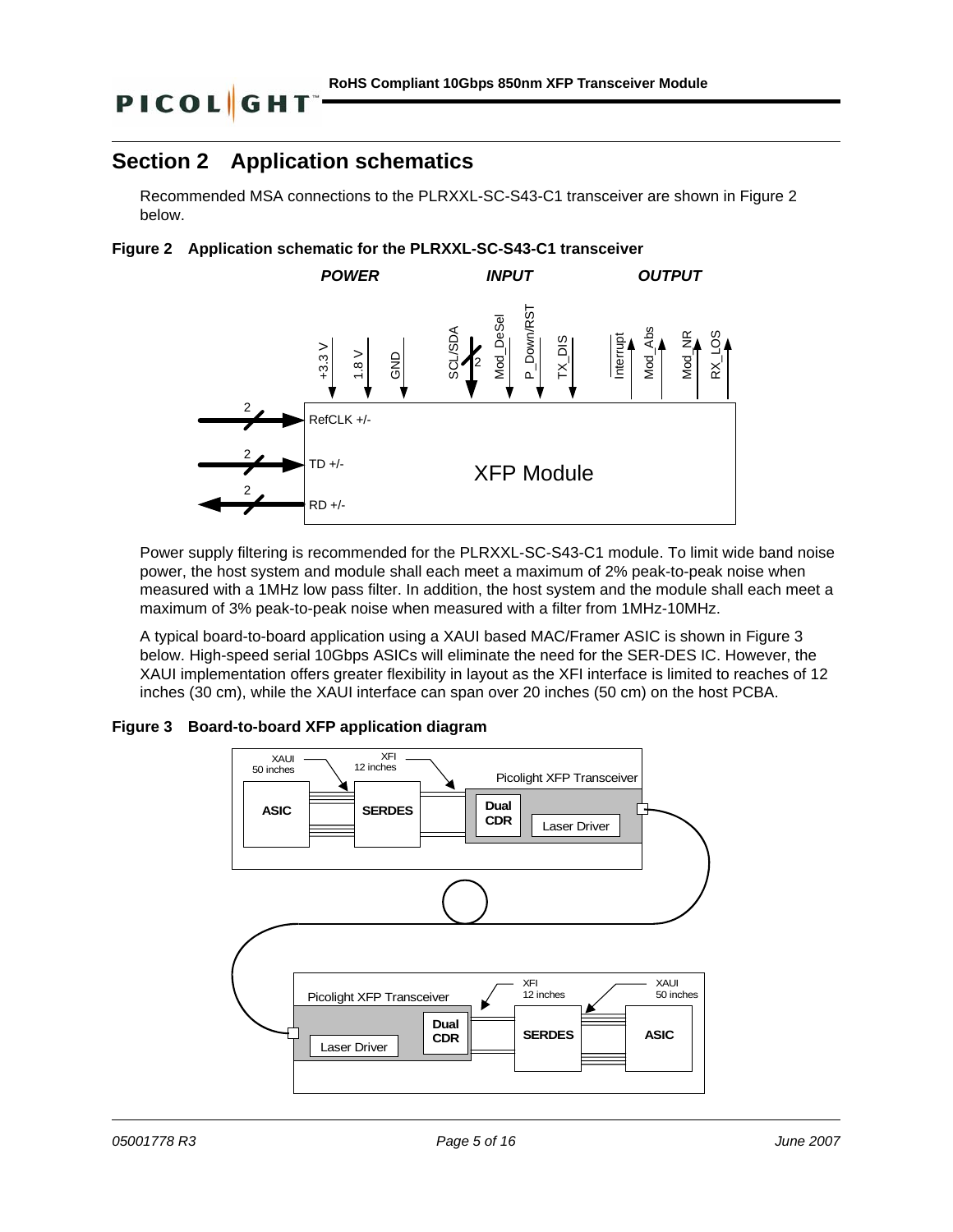# **Section 3 Technical data**

Technical data related to the RoHS Compliant 10Gbps 850nm XFP Transceiver Module includes:

- **•** [Section 3.1 Pin function definitions on page 6](#page-5-0)
- **•** [Section 3.2 XFP/XFI Reference model compliance points on page 8](#page-7-0)
- **•** [Section 3.3 Absolute maximum ratings on page 8](#page-7-1)
- **•** [Section 3.4 Electrical characteristics on page 8](#page-7-2)
- **•** [Section 3.5 Jitter Specifications on page 9](#page-8-0)
- **•** Section 3.6 Input Reference Clock Specifications on page 10
- **•** Section 3.7 Timing Requirement of Control and Status I/O on page 10
- **•** [Section 3.8 XFP 2-wire interface protocol and Management Interface on page 11](#page-10-0)
- **•** [Section 3.9 Optical characteristics on page 12](#page-11-0)
- **•** [Section 3.10 Optical link distances on page 12](#page-11-1)
- **•** [Section 3.11 Regulatory compliance on page 13](#page-12-0)
- **•** [Section 3.12 PCB layout on page 13](#page-12-1)
- **•** [Section 3.13 Module Outline on page 14](#page-13-0)
- **•** [Section 3.14 Connectors on page 14](#page-13-1)

## <span id="page-5-0"></span>**3.1 Pin function definitions**

### **Table 1 Transceiver pinout on host board**

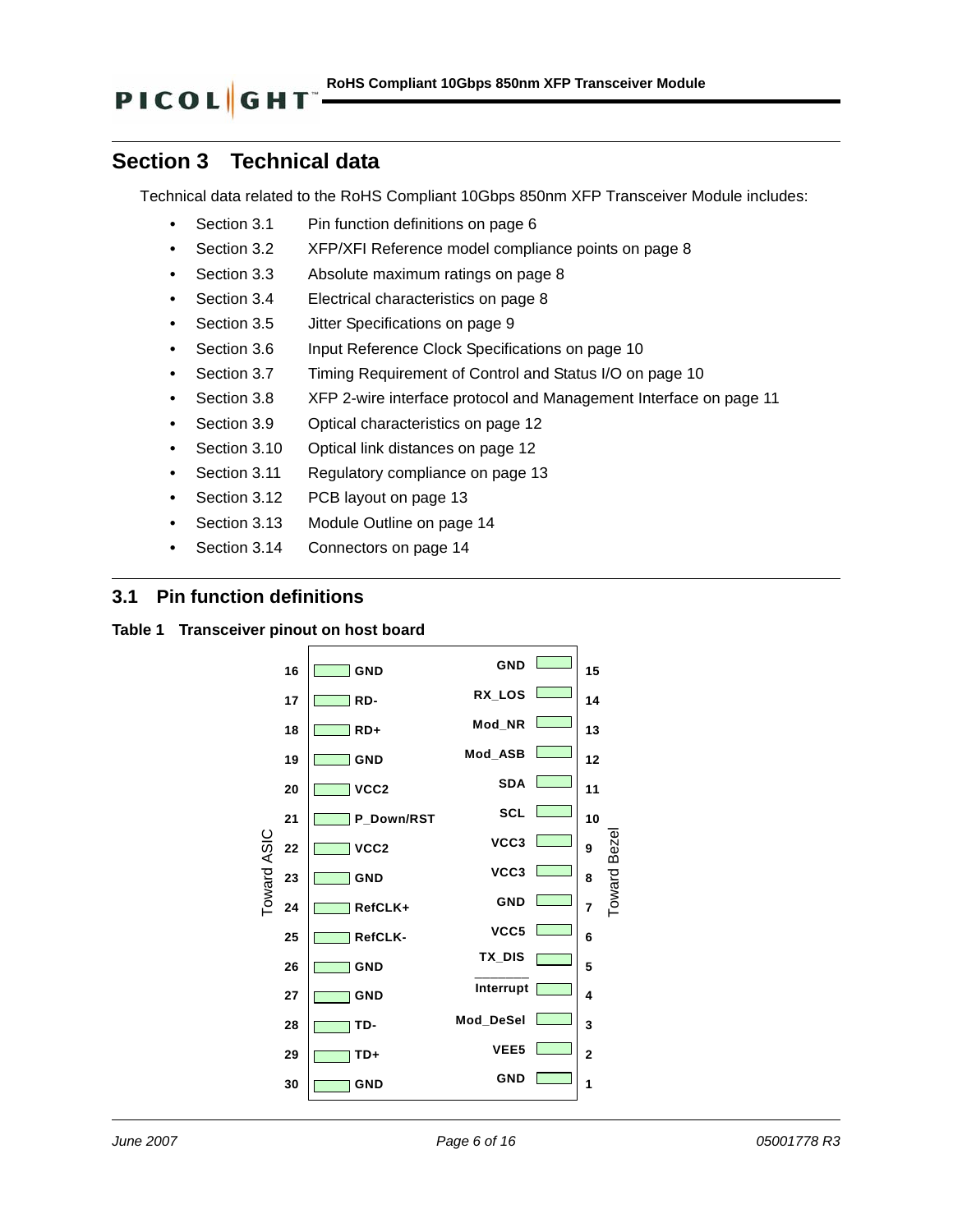| Pin no. | <b>Type</b>                                                                                                                                                                                          | Name                   | <b>Description</b>                                                                                                                                                                                                                                                        |  |  |  |  |
|---------|------------------------------------------------------------------------------------------------------------------------------------------------------------------------------------------------------|------------------------|---------------------------------------------------------------------------------------------------------------------------------------------------------------------------------------------------------------------------------------------------------------------------|--|--|--|--|
| 1       |                                                                                                                                                                                                      | GND <sup>1</sup>       | Module Ground                                                                                                                                                                                                                                                             |  |  |  |  |
| 2       |                                                                                                                                                                                                      | VEE <sub>5</sub>       | Not Used; may be left unconnected (Optional -5.2V Power Supply)                                                                                                                                                                                                           |  |  |  |  |
| 3       | LVTTL-I                                                                                                                                                                                              | Mod_Desel              | Module De-select; When held low allows the module to respond to 2-<br>wire serial interface commands"                                                                                                                                                                     |  |  |  |  |
| 4       | LVTTL-O                                                                                                                                                                                              | Interrupt <sup>2</sup> | Interrupt; Indicates presence of an important condition which can be<br>read over the serial 2-wire interface                                                                                                                                                             |  |  |  |  |
| 5       | LVTTL-I                                                                                                                                                                                              | TX DIS                 | Transmitter Disable: Transmitter Laser Source Turned Off                                                                                                                                                                                                                  |  |  |  |  |
| 6       |                                                                                                                                                                                                      | VCC <sub>5</sub>       | +5V Power Supply (not used)                                                                                                                                                                                                                                               |  |  |  |  |
| 7       |                                                                                                                                                                                                      | GND <sup>1</sup>       | Module Ground                                                                                                                                                                                                                                                             |  |  |  |  |
| 8       |                                                                                                                                                                                                      | VCC <sub>3</sub>       | +3.3V Power Supply                                                                                                                                                                                                                                                        |  |  |  |  |
| 9       |                                                                                                                                                                                                      | VCC <sub>3</sub>       | +3.3V Power Supply                                                                                                                                                                                                                                                        |  |  |  |  |
| 10      | LVTTL-I                                                                                                                                                                                              | SCL <sup>2</sup>       | Two Wire Interface Clock                                                                                                                                                                                                                                                  |  |  |  |  |
| 11      | LVTTL-I/O                                                                                                                                                                                            | SDA <sup>2</sup>       | Two Wire Interface Data Line                                                                                                                                                                                                                                              |  |  |  |  |
| 12      | LVTTL-O                                                                                                                                                                                              | Mod_Abs <sup>2</sup>   | Indicates Module is not present. Grounded in the Module                                                                                                                                                                                                                   |  |  |  |  |
| 13      | LVTTL-O                                                                                                                                                                                              | Mod_NR <sup>2</sup>    | Module Not Ready; Indicating Module Operational Fault                                                                                                                                                                                                                     |  |  |  |  |
| 14      | LVTTL-O                                                                                                                                                                                              | RX_LOS <sup>2</sup>    | Receiver Loss Of Signal Indicator                                                                                                                                                                                                                                         |  |  |  |  |
| 15      |                                                                                                                                                                                                      | GND <sup>1</sup>       | Module Ground                                                                                                                                                                                                                                                             |  |  |  |  |
| 16      |                                                                                                                                                                                                      | GND <sup>1</sup>       | Module Ground                                                                                                                                                                                                                                                             |  |  |  |  |
| 17      | CML-O                                                                                                                                                                                                | RD-                    | Receiver Inverted Data Output                                                                                                                                                                                                                                             |  |  |  |  |
| 18      | CML-O                                                                                                                                                                                                | $RD+$                  | Receiver Non-Inverted Data Output                                                                                                                                                                                                                                         |  |  |  |  |
| 19      |                                                                                                                                                                                                      | GND <sup>1</sup>       | Module Ground                                                                                                                                                                                                                                                             |  |  |  |  |
| 20      |                                                                                                                                                                                                      | VCC <sub>2</sub>       | +1.8V Power Supply.                                                                                                                                                                                                                                                       |  |  |  |  |
| 21      | LVTTL-I                                                                                                                                                                                              | P Down/RST             | Power down; When high, the module limits power consumption to<br>1.5W or below. Serial interface is functional in the low power mode.<br>Reset; The falling edge initiates a complete reset of the module<br>including the serial interface, equivalent to a power cycle. |  |  |  |  |
| 22      |                                                                                                                                                                                                      | VCC <sub>2</sub>       | +1.8V Power Supply                                                                                                                                                                                                                                                        |  |  |  |  |
| 23      |                                                                                                                                                                                                      | GND <sup>1</sup>       | Module Ground                                                                                                                                                                                                                                                             |  |  |  |  |
| 24      | PECL-I                                                                                                                                                                                               | RefCLK+                | Reference Clock Non-Inverted Input, AC coupled on the host board                                                                                                                                                                                                          |  |  |  |  |
| 25      | PECL-I                                                                                                                                                                                               | RefCLK-                | Reference Clock Inverted Input, AC coupled on the host board                                                                                                                                                                                                              |  |  |  |  |
| 26      |                                                                                                                                                                                                      | GND <sup>1</sup>       | Module Ground                                                                                                                                                                                                                                                             |  |  |  |  |
| 27      |                                                                                                                                                                                                      | GND <sup>1</sup>       | Module Ground                                                                                                                                                                                                                                                             |  |  |  |  |
| 28      | CML-I                                                                                                                                                                                                | TD-                    | Transmitter Inverted Data Input                                                                                                                                                                                                                                           |  |  |  |  |
| 29      | CML-I                                                                                                                                                                                                | TD+                    | <b>Transmitter Non-Inverted Data Input</b>                                                                                                                                                                                                                                |  |  |  |  |
| 30      |                                                                                                                                                                                                      | GND <sup>1</sup>       | Module Ground                                                                                                                                                                                                                                                             |  |  |  |  |
|         | 1. Module ground pins (GND) are isolated from the module case and chassis ground within the module<br>2. Shall be pulled up with 4.7K-10Kohms to a voltage between 3.15V and 3.45V on the host board |                        |                                                                                                                                                                                                                                                                           |  |  |  |  |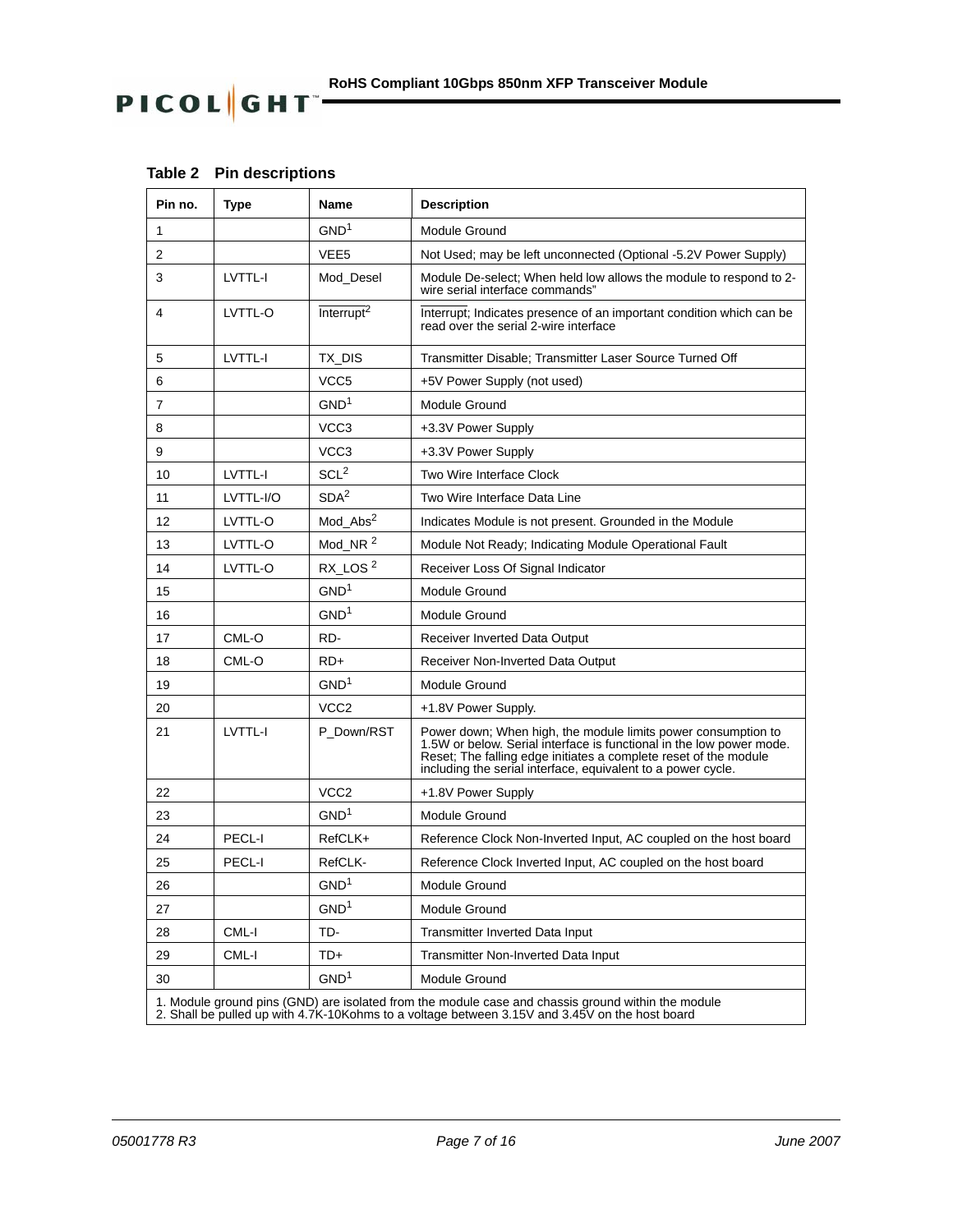# <span id="page-7-0"></span>**3.2 XFP/XFI Reference model compliance points**



# <span id="page-7-1"></span>**3.3 Absolute maximum ratings**

Absolute maximum ratings represent the damage threshold of the device. Damage may occur if the device is operated above the limits stated here except for brief excursions. Performance is not guaranteed and reliability is not implied for operation at any condition outside the recommended operating limits.

| <b>Parameter</b>                  | Symbol                          | <b>Ratings</b>                   | Unit |
|-----------------------------------|---------------------------------|----------------------------------|------|
| Storage Temperature               | <sup>I</sup> st                 | $-40$ to $+100$                  | °C   |
| <b>Operating Case Temperature</b> | $\mathsf{I}_{\mathsf{op}}$      | -40 to 80 (temporary excursions) | °C   |
| <b>Relative Humidity</b>          | <b>RH</b>                       | 5 to 95 (non-condensing)         | %    |
| Power Supply Voltages             | $\mathsf{Vcc}_{2,\mathsf{max}}$ | $-0.5$ to 2.3                    |      |
|                                   | $Vcc_{3,max}$                   | $-0.5$ to 3.8                    |      |

# <span id="page-7-2"></span>**3.4 Electrical characteristics**

| $(T_{\rm op} = 0^{\circ}C - 70^{\circ}C$ case, unless otherwise stated)                   |                              |              |      |               |        |                                                                                  |  |  |
|-------------------------------------------------------------------------------------------|------------------------------|--------------|------|---------------|--------|----------------------------------------------------------------------------------|--|--|
| <b>Parameter</b>                                                                          | Symbol                       | Min          | Typ. | Max           | Unit   | <b>Notes</b>                                                                     |  |  |
|                                                                                           | Supply currents and voltages |              |      |               |        |                                                                                  |  |  |
| Voltage <sub>3</sub>                                                                      | Vec <sub>3</sub>             | 3.13         | 3.3  | 3.47          | V      | With Respect to GND                                                              |  |  |
| Voltage <sub>5</sub>                                                                      | Vcc <sub>5</sub>             |              | 5.0  |               | $\vee$ | Not used, no internal connection                                                 |  |  |
| Voltage <sub>2</sub>                                                                      | Vcc <sub>2</sub>             | 1.71         | 1.8  | 1.89          |        | <b>VPS</b>                                                                       |  |  |
| Supply Current <sub>3</sub>                                                               | $_{\rm lcc_3}$               |              | 450  | 500           | mA     |                                                                                  |  |  |
| Supply Current <sub>5</sub>                                                               | $_{\text{ICC}_5}$            |              | 0    |               | mA     |                                                                                  |  |  |
| Supply Current <sub>2</sub>                                                               | $_{\text{lcc}_2}$            |              | 10   | 15            | mA     | <b>VPS</b>                                                                       |  |  |
| Low speed control and sense signals (detailed specification in XFP MSA INF8077i Rev. 4.5) |                              |              |      |               |        |                                                                                  |  |  |
| Outputs (Interrupt, Mod_NR,<br>RX_LOS)                                                    | VOL                          | 0.0          |      | 0.4           | $\vee$ | Rpullup pulled to host _Vcc, measured at host<br>side of connector. IOL(max)=3mA |  |  |
|                                                                                           | <b>VOH</b>                   | host Vcc-0.5 |      | host Vcc+ 0.3 | $\vee$ | Rpullup pulled to host _Vcc, measured at host<br>side of connector.              |  |  |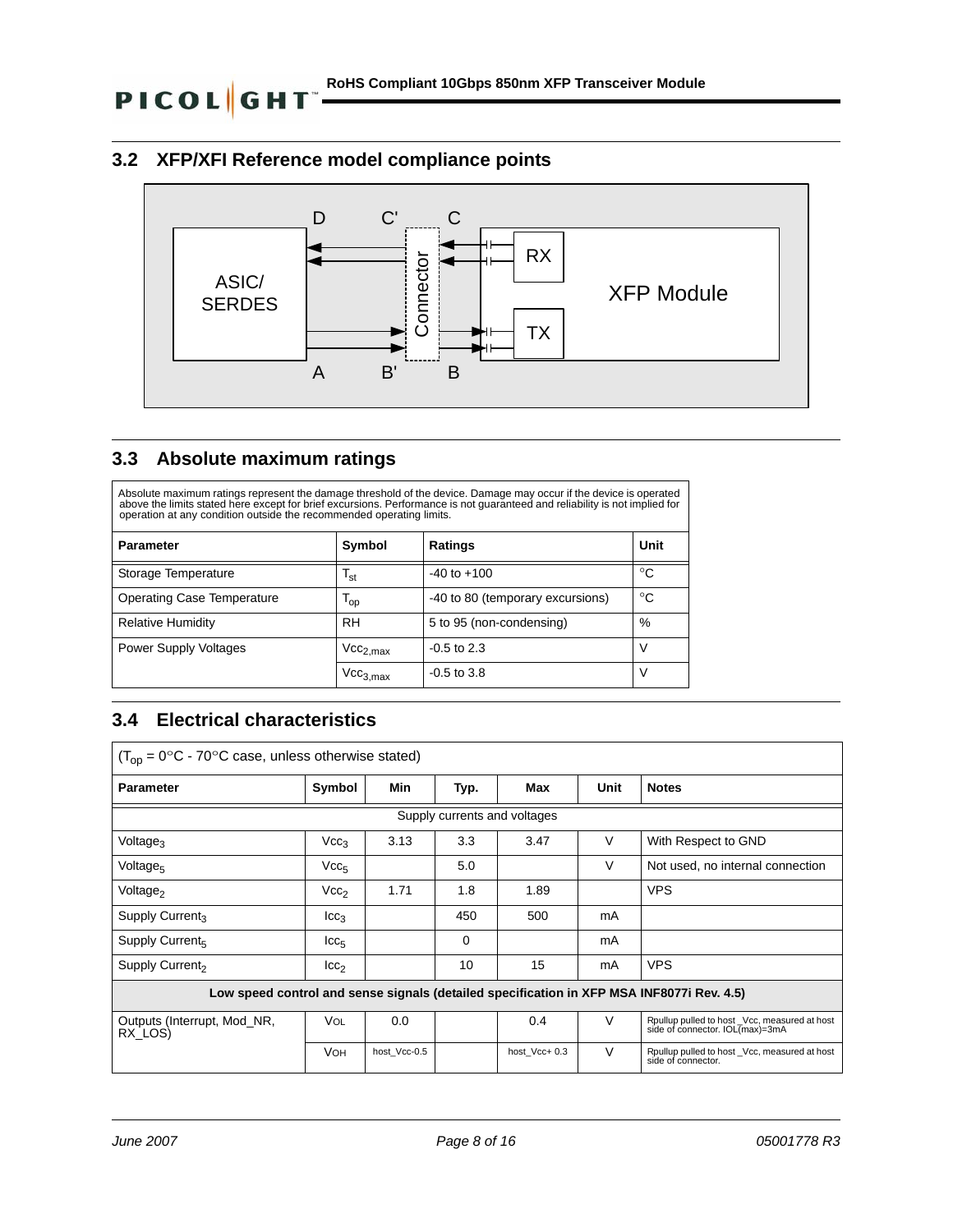# **3.4 Electrical characteristics** (continued)

| $(T_{op} = 0$ °C - 70 °C case, unless otherwise stated)                 |                       |             |         |              |        |                                                                    |  |
|-------------------------------------------------------------------------|-----------------------|-------------|---------|--------------|--------|--------------------------------------------------------------------|--|
| <b>Parameter</b>                                                        | Symbol                | Min         | Typ.    | Max          | Unit   | <b>Notes</b>                                                       |  |
| Inputs (TX_DIS, P_Down/RST,<br>M_DSEL)                                  | <b>VIL</b>            | $-0.3$      |         | 0.8          | $\vee$ | Pulled up in module to Vcc3                                        |  |
|                                                                         | <b>V<sub>IH</sub></b> | 2.0         |         | $Vec3 + 0.3$ | $\vee$ | Pulled up in module to Vcc3                                        |  |
| SCL and SDA Inputs                                                      | VIL                   | $-0.3$      |         | $Vcc_3*0.3$  |        | Rpullup pulled to host _Vcc, measured at XFP<br>side of connector. |  |
|                                                                         | <b>V<sub>IH</sub></b> | $Vcc_3*0.7$ |         | $Vcc3+0.5$   |        | Rpullup pulled to host Vcc, measured at XFP<br>side of connector.  |  |
| Transmitter Input (detailed specification in XFP MSA INF8077i Rev. 4.5) |                       |             |         |              |        |                                                                    |  |
| Data Input Baud Rate Nominal                                            |                       | 9.95        | 10.3125 | 10.75        | GBd    |                                                                    |  |
| Data Input Bit Rate Tolerance                                           |                       |             |         | $+/-100$     | ppm    |                                                                    |  |
| Data Input Compliance                                                   |                       |             | C       |              |        | internally AC coupled signals                                      |  |
| Data Input Differential<br>Impedance                                    | $R_{I}$               | 80          | 100     | 120          | Ω      |                                                                    |  |
| Receiver Output (detailed specification in XFP MSA INF8077i Rev. 4.5)   |                       |             |         |              |        |                                                                    |  |
| Data Output Baud Rate Nominal                                           |                       | 9.95        | 10.3125 | 10.75        | GBd    |                                                                    |  |
| Data Output Compliance                                                  |                       |             | B       |              |        | internally AC coupled signals                                      |  |
| Data Output Bit Rate Stability                                          |                       |             |         | $+/-100$     | ppm    |                                                                    |  |

# <span id="page-8-0"></span>**3.5 Jitter Specifications**

| <b>Parameter</b>                                                                                         | Symbol         | Min | Max   | Unit      | <b>Notes</b>                                                                                |  |  |
|----------------------------------------------------------------------------------------------------------|----------------|-----|-------|-----------|---------------------------------------------------------------------------------------------|--|--|
| Transmitter electrical input jitter from host at B (detailed specification in XFP MSA INF8077i Rev. 4.5) |                |     |       |           |                                                                                             |  |  |
| Total Non-EQJ Jitter                                                                                     |                |     | 0.41  | $UI(p-p)$ | Total jitter less ISI                                                                       |  |  |
| <b>Total Jitter</b>                                                                                      | TJ             |     | 0.61  | $UI(p-p)$ |                                                                                             |  |  |
| Eye Mask                                                                                                 | X <sub>1</sub> |     | 0.305 | UI        | Mask coordinate $X1=0.205$ if total non-DDJ is<br>measured                                  |  |  |
| Eye Mask                                                                                                 | Y <sub>1</sub> | 60  |       | mV        |                                                                                             |  |  |
| Eye mask                                                                                                 | Y <sub>2</sub> |     | 410   | mV        | 50 mV is allocated for multiple reflections                                                 |  |  |
| Receiver electrical output jitter to host at C (detailed specification in XFP MSA INF8077i Rev. 4.5)     |                |     |       |           |                                                                                             |  |  |
| Deterministic Jitter                                                                                     | <b>DJ</b>      |     | 0.18  | $UI(p-p)$ | Includes jitter transferred from the optical<br>receiver during any valid operational input |  |  |
| <b>Total Jitter</b>                                                                                      | TJ             |     | 0.34  | $UI(p-p)$ | condition.                                                                                  |  |  |
| Eye Mask                                                                                                 |                |     | 0.17  | UI        |                                                                                             |  |  |
| Eye Mask                                                                                                 |                |     | 0.42  | UI        |                                                                                             |  |  |
| Eye Mask                                                                                                 |                | 170 |       | mV        |                                                                                             |  |  |
| Eye Mask                                                                                                 |                |     | 425   | mV        |                                                                                             |  |  |
| Datacom module transmitter and receiver (detailed specification in XFP MSA INF8077i Rev. 4.5)            |                |     |       |           |                                                                                             |  |  |
| Meets the requirements of IEEE802.3ae and 10GFC                                                          |                |     |       |           |                                                                                             |  |  |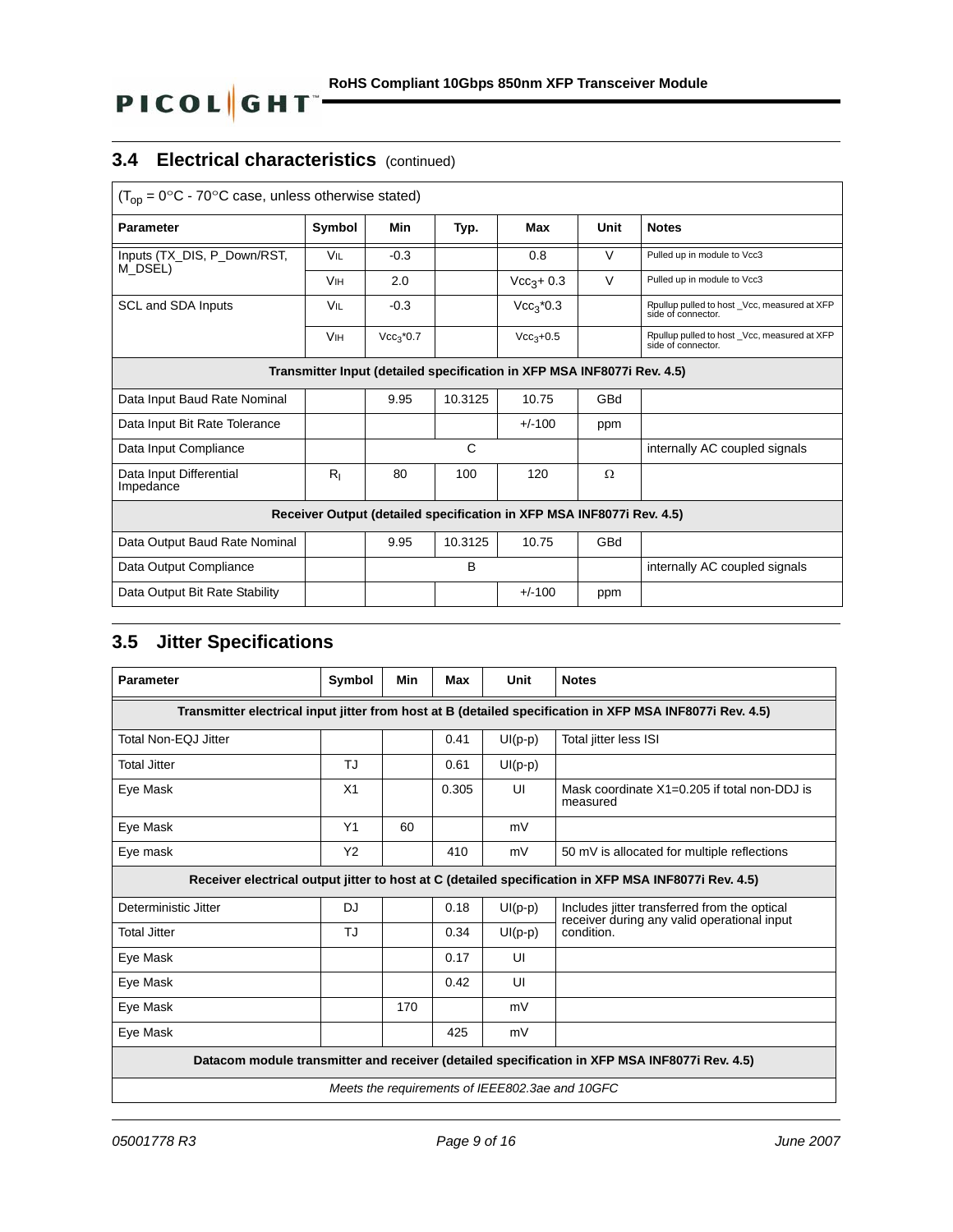# **PICOL GHT** <u>COMS</u> Compliant 10Gbps 850nm XFP Transceiver Module

| <b>Parameter</b>          | Symbol    | Min | Max | Unit       | <b>Notes</b>                                                                    |
|---------------------------|-----------|-----|-----|------------|---------------------------------------------------------------------------------|
| Jitter Transfer Bandwidth | <b>BW</b> |     |     | <b>MHz</b> | PRBS 2^31-1, Data or scrambled 64B/66B as<br>detailed in IEEE 802.3ae Clause 52 |
| Jitter Peaking            |           |     |     | dB         | Frequency >120 KHz                                                              |

# **3.6 Input Reference Clock Specifications**

| <b>Parameter</b>                       | Symbol   | Min    | Typ.    | Max    | Unit       | <b>Notes</b>    |
|----------------------------------------|----------|--------|---------|--------|------------|-----------------|
| Clock Differential Input Impedance     | Zd       | 80     | 100     | 120    | Ω          |                 |
| Differential Input Clock Amplitude     |          | 640    |         | 1600   | mV         | AC coupled PECL |
| Reference Clock Duty Cycle             |          | 40     |         | 60     | %          |                 |
| Reference Clock Rise/Fall time         | Tr/Tf    | 200    |         | 1250   | ps         | 20%-80%         |
| Reference Clock Frequency              | $f_0$    |        | Baud/64 |        | <b>MHz</b> |                 |
| <b>RMS Random Jitter</b>               | $\sigma$ |        |         | 10     | ps         | up to 100 MHz   |
| Reference Clock Frequency<br>Tolerance | Λf       | $-100$ |         | $+100$ | ppm        |                 |

# **3.7 Timing Requirement of Control and Status I/O**

| <b>Parameter</b>                                                                | Symbol        | Min | Max | Unit | <b>Notes</b>                                                            |  |
|---------------------------------------------------------------------------------|---------------|-----|-----|------|-------------------------------------------------------------------------|--|
| TX DIS assert time                                                              | t off         |     | 10  | usec | Rising edge of TX_DIS to fall of<br>output signal below 10% of nominal  |  |
| TX_DIS negate time                                                              | t on          |     | 2   | msec | Falling edge of TX_DIS to rise of<br>output signal above 90% of nominal |  |
| Time to initialize                                                              | t init        |     | 300 | msec | From power on or from falling edge<br>of P Down/RST                     |  |
| <b>Interrupt Assert Delay</b>                                                   | Interrupt_on  |     | 200 | msec | From occurrence of the condition<br>triggering Interrupt.               |  |
| Interrupt Negate Delay                                                          | Interrupt_off |     | 500 | usec | From clear on read Interrupt flags                                      |  |
| P Down/RST Assert Delay                                                         | P Down/RST on |     | 100 | usec | From power down initiation                                              |  |
| Mod NR Assert Delay                                                             | Mod NR on     |     | 1   | msec | From occurrence of fault to<br>assertion of Mod NR                      |  |
| Mod_NR Negate Delay                                                             | Mod NR off    |     | 1   | msec | From clearance of signal to negation<br>of Mod NR                       |  |
| P-Down Reset Time                                                               |               | 10  |     | usec | Min. length of P-Down assert to<br>initiate reset                       |  |
| RX LOS Assert Delay                                                             | t loss on     |     | 100 | usec | From Occurrence of loss of signal to<br>assertion of RX LOS             |  |
| RX_LOS Negate Delay                                                             | t loss off    |     | 100 | usec | From Occurrence of return of signal<br>to negation of RX_LOS            |  |
| 2-wire serial bus timing is described in Chapter 4 of XFP MSA INF8077i Rev. 4.5 |               |     |     |      |                                                                         |  |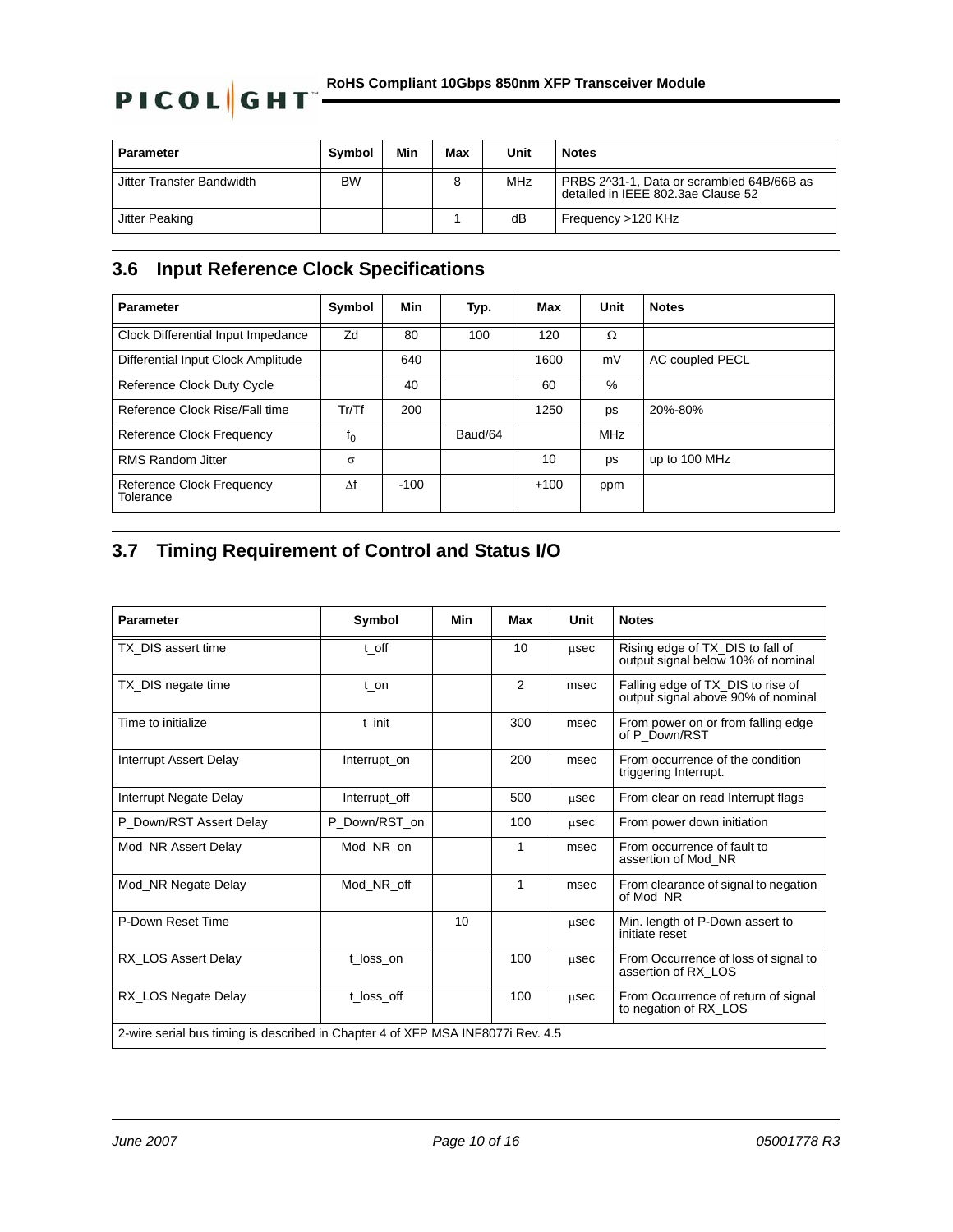# <span id="page-10-0"></span>**3.8 XFP 2-wire interface protocol and Management Interface**

The Picolight PLRXXL-SC-S43-C1 module incorporates a XFP compliant 2-wire management interface which is used for serial ID, digital diagnostics, and certain control functions. It is modeled on the SFF-8472 Rev 9.3 specification modified to accommodate a single 2-wire interface address. In addition to the basic I2C read/write functionality the modules support packet error checking that, when enabled, allows the host system to confirm the validity of any read data. Details of the protocol and interface are explicitly described in the MSA. Please refer to the MSA for design reference.





**PICOL**GH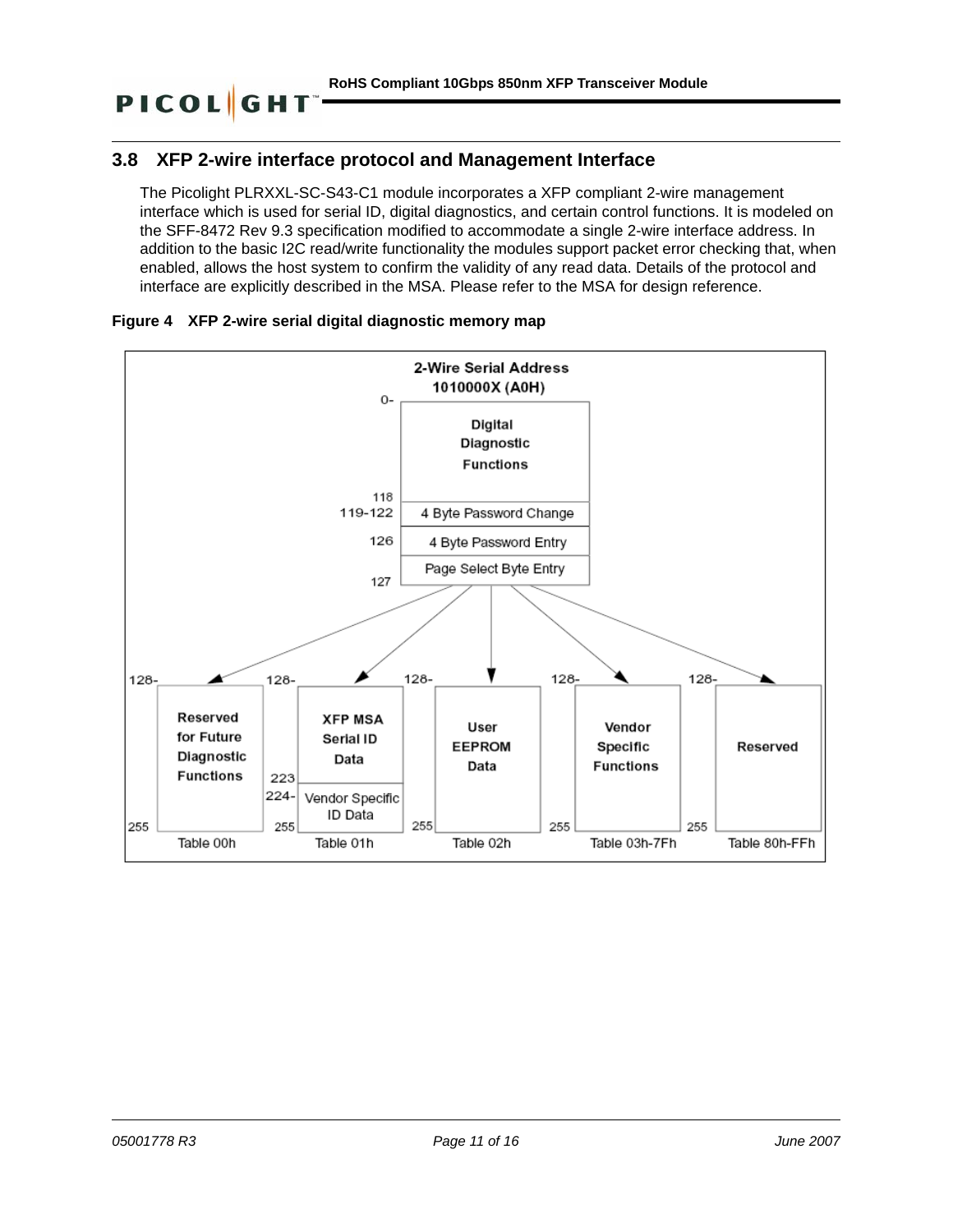# <span id="page-11-0"></span>**3.9 Optical characteristics**

| $(T_{\text{case}} = 0 \text{ to } 70^{\circ}\text{C})$ |                             |        |                    |            |                 |                                                                                                                                                     |
|--------------------------------------------------------|-----------------------------|--------|--------------------|------------|-----------------|-----------------------------------------------------------------------------------------------------------------------------------------------------|
| Parameter*                                             | Symbol                      | Min    | Typ.               | Max        | Unit            | <b>Notes</b>                                                                                                                                        |
|                                                        |                             |        | <b>Transmitter</b> |            |                 |                                                                                                                                                     |
| Signal Speed                                           |                             | 9.95   | 10.3125            | 10.75      | Gbps            |                                                                                                                                                     |
| Signal Tolerance                                       |                             |        |                    | $+/-100$   | ppm             |                                                                                                                                                     |
| <b>Average Optical Power</b>                           | $\mathsf{P}_{\mathsf{Avg}}$ | $-6.5$ | $-2.8$             | $-1.5$     | dBm             |                                                                                                                                                     |
| <b>Extinction Ratio</b>                                | Er                          | 3      | 6                  |            | dB              |                                                                                                                                                     |
| Triple trade off curve compliance                      |                             |        |                    |            |                 | Triple trade off curves define<br>OMA, Spectral Width and                                                                                           |
| OMA (Optical modulation<br>amplitude)                  | <b>OMA</b>                  | 380    | 600                | 1200       | uW              | Center Wavelength (any two<br>parameters fix the third)                                                                                             |
| <b>RMS Spectral Width</b>                              | $\Delta\lambda$             |        | 0.25               | 0.45       | nm              |                                                                                                                                                     |
| Center Wavelength                                      | $\lambda_{\text{p}}$        | 840    | 850                | 860        | nm              |                                                                                                                                                     |
| <b>Relative Intensity Noise</b>                        | $RIN_{12}OMA$               |        |                    | $-128$     | dB/Hz           |                                                                                                                                                     |
| Transmitter and Dispersion<br>Penalty                  | <b>TDP</b>                  |        |                    | 3.9        | dB              |                                                                                                                                                     |
| Return Loss Tolerance                                  |                             |        |                    | 12         | dB              |                                                                                                                                                     |
|                                                        |                             |        | <b>Receiver</b>    |            |                 |                                                                                                                                                     |
| Signal Speed                                           |                             | 9.95   | 10.3125            | 10.75      | GBd             |                                                                                                                                                     |
| Wavelength                                             | $\lambda_{\text{p}}$        | 840    |                    | 860        | nm              |                                                                                                                                                     |
| <b>Return Reflectance</b>                              |                             |        |                    | $-12$      | dB              |                                                                                                                                                     |
| Average Receive Power                                  |                             |        |                    | $-1.0$     | dB <sub>m</sub> |                                                                                                                                                     |
| <b>Stressed Rx Sensitivity OMA</b>                     | $S_S$                       |        |                    | $-7.5$     | dB <sub>m</sub> |                                                                                                                                                     |
| <b>Bit Error Ratio</b>                                 | <b>BER</b>                  |        |                    | $10^{-12}$ |                 | <b>Without FEC</b>                                                                                                                                  |
| ification                                              |                             |        |                    |            |                 | * See IEEE 802.3 Clause 52 Media Access Control (MAC)Parameters, Physical Layer, and Management Parameters for 10 Gb/s Operation for complete spec- |

# <span id="page-11-1"></span>**3.10 Optical link distances**

| Data Rate         | <b>Fiber Type</b> | <b>Modal Bandwidth</b><br>@ 850nm<br>(MHz-km) | <b>Worst Case Distance</b><br><b>Range Specified</b><br>(m) | <b>Typical Range</b><br>(m) |
|-------------------|-------------------|-----------------------------------------------|-------------------------------------------------------------|-----------------------------|
|                   | 62.5/125um MMF    | 160                                           | $2 - 26$                                                    |                             |
| 9.95-10.3125 Gbps | 62.5/125um MMF    | 200                                           | $2 - 33$                                                    |                             |
|                   | 50/125um MMF      | 400                                           | $2 - 66$                                                    |                             |
|                   | 50/125um MMF      | 500                                           | $2 - 82$                                                    |                             |
|                   | 50/125um MMF      | 2000                                          | $2 - 300$                                                   | >400                        |
|                   |                   |                                               |                                                             |                             |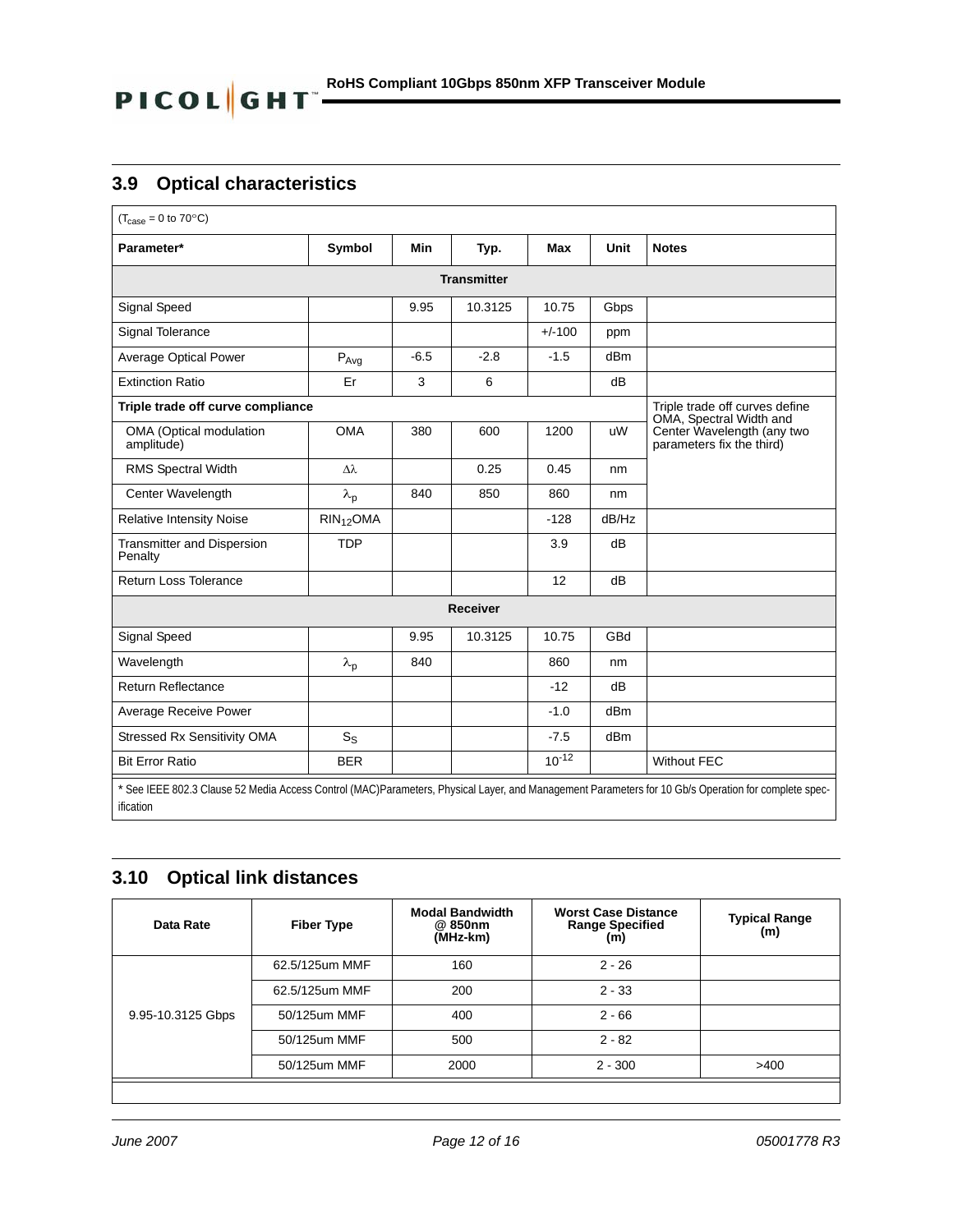# <span id="page-12-0"></span>**3.11 Regulatory compliance**

**PICOL**GHT

The PLRXXL-SC-S43-C1 is lead-free and RoHS-compliant per Directive 2002/95/EC of the European Parliament and of the Council of 27 January 2003 on the restriction of the use of certain hazardous substances in electrical and electronic equipment.

The PLRXXL-SC-S43-C1 complies with international Electromagnetic Compatibility (EMC) and international safety requirements and standards (see details in [Table 3 on page 13](#page-12-2)). EMC performance is dependent on the overall system design. Information included herein is intended as a figure of merit for designers to use as a basis for design decisions.

| <b>Feature</b>                       | <b>Test Method</b>                                                                                                                        | Performance                                                                                                                                                                                                            |  |  |  |  |  |
|--------------------------------------|-------------------------------------------------------------------------------------------------------------------------------------------|------------------------------------------------------------------------------------------------------------------------------------------------------------------------------------------------------------------------|--|--|--|--|--|
| <b>Component Safety</b>              | UL 60950<br><b>UL94-V0</b>                                                                                                                | <b>UL File E209897</b>                                                                                                                                                                                                 |  |  |  |  |  |
|                                      | EN 60950                                                                                                                                  | TUV Report/Certificate (CB Scheme)                                                                                                                                                                                     |  |  |  |  |  |
| <b>RoHS Compliance</b>               | Directive 2002/95/EC                                                                                                                      | Compliant per the Directive 2002/95/EC of the European<br>Parliament and of the Council of 27 January 2003 on the<br>restriction of the use of certain hazardous substances in<br>electrical and electronic equipment. |  |  |  |  |  |
| <b>Laser Eye Safety</b>              | EN 60825<br>U. S. 21CFR 1040.10                                                                                                           | <b>TUV Certificate</b><br>CDRH compliant and Class 1 laser eye safe                                                                                                                                                    |  |  |  |  |  |
| <b>Electromagnetic Compatibility</b> |                                                                                                                                           |                                                                                                                                                                                                                        |  |  |  |  |  |
| <b>CE</b>                            | <b>EU Declaration of Conformity</b>                                                                                                       | Compliant with European EMC and Safety Standards                                                                                                                                                                       |  |  |  |  |  |
| <b>Electromagnetic Emissions</b>     | EMC Directive 89/336/EEC<br>FCC CFR47 Part 15<br><b>IEC/CISPR 22</b><br><b>AS/NZS CISPR22</b><br>EN 55022<br>ICES-003. Issue 4<br>VCCI-03 | Noise frequency range: 30 MHz to 40 GHz. Good system EMI<br>design practice required to achieve Class B margins.                                                                                                       |  |  |  |  |  |
| <b>Electromagnetic Immunity</b>      | EMC Directive 89/336/EEC<br>IEC/CISPR/24<br>EN 55024                                                                                      |                                                                                                                                                                                                                        |  |  |  |  |  |
| <b>ESD Immunity</b>                  | EN 61000-4-2                                                                                                                              | Exceeds Requirements. Withstands discharges of; 15kV contact,<br>25kV air                                                                                                                                              |  |  |  |  |  |
| Radiated Immunity                    | EN 61000-4-3                                                                                                                              | Exceeds Requirements. Field strength of 10V/m RMS, from 10<br>MHz to 1 GHz. No effect on transmitter/receiver performance is<br>detectable between these limits.                                                       |  |  |  |  |  |

### <span id="page-12-2"></span>**Table 3 Regulatory compliance**

# <span id="page-12-1"></span>**3.12 PCB layout**

Recommended PCB layout is given in XFP MSA INF8077i Rev. 4.5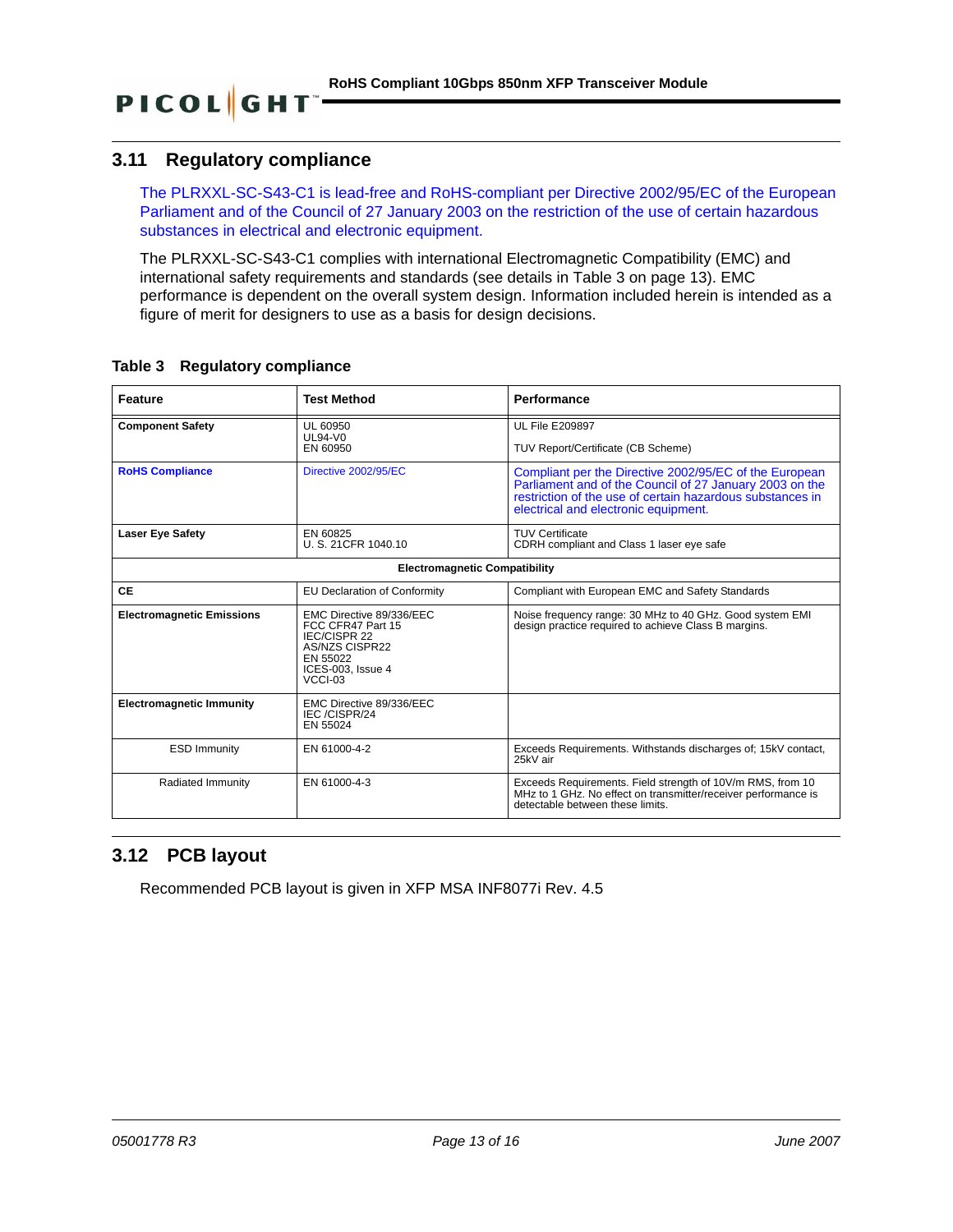# <span id="page-13-0"></span>**3.13 Module Outline**





# <span id="page-13-1"></span>**3.14 Connectors**

### **Fiber**

The XFP module has a duplex LC receptacled connector.

## **Electrical**

The electrical connector is the 30-way, two row PCB edge connector. Customer connector is Tyco/ AMP Part No. 788862C or equivalent.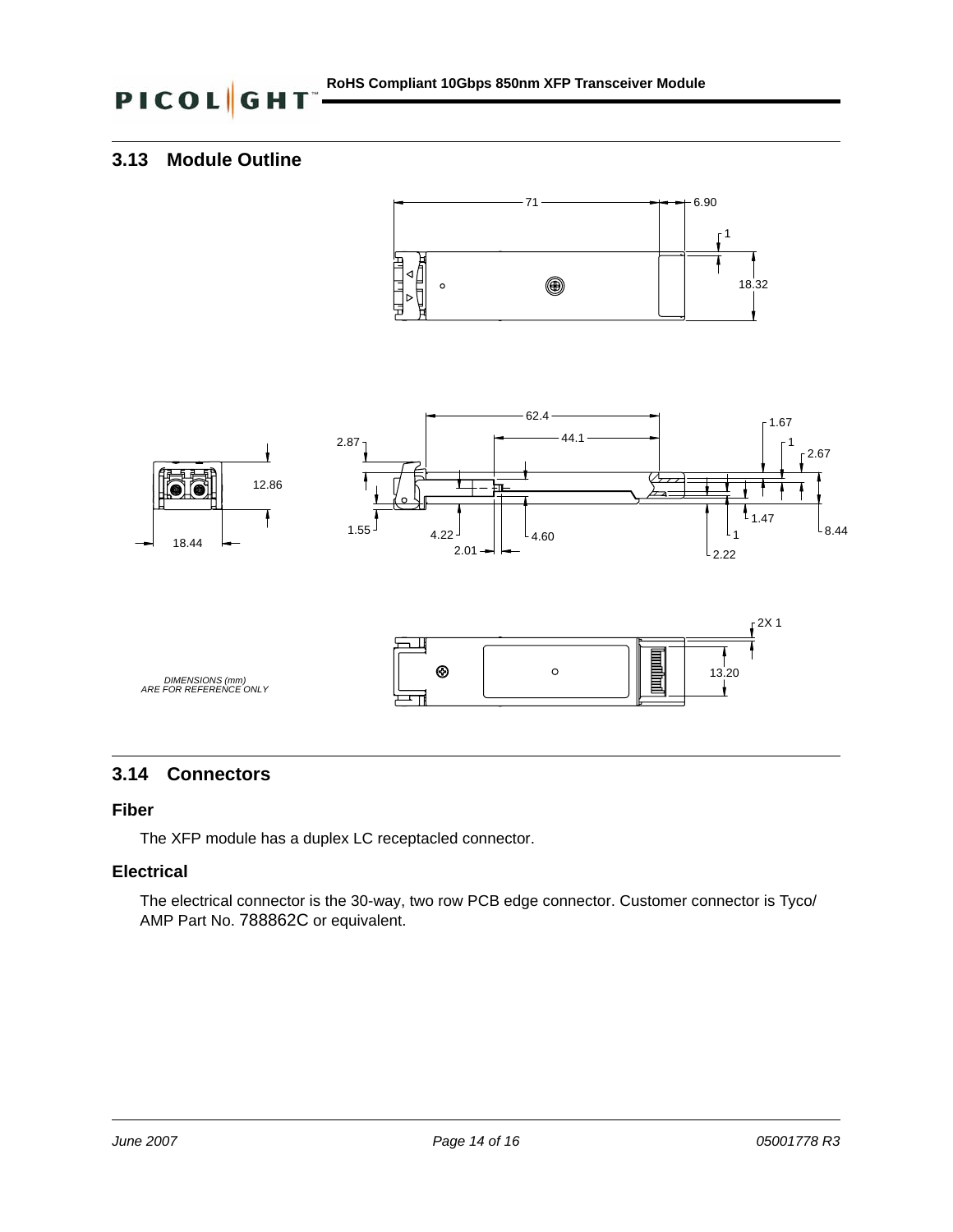# **Section 4 Related information**

Other information related to the RoHS Compliant 10Gbps 850nm XFP Transceiver Module includes:

- **•** [Section 4.1 Package and handling instructions below](#page-14-0)
- **•** [Section 4.2 ESD discharge \(ESD\) below](#page-14-1)
- **•** [Section 4.3 Eye safety on page 16](#page-15-0)

## <span id="page-14-0"></span>**4.1 Package and handling instructions**

### **Connector covers**

The PLRXXL-SC-S43-C1 is supplied with an LC duplex receptacle. The connector plug supplied protects the connector during standard manufacturing processes and handling by preventing contamination from dust, aqueous solutions, body oils, or airborne particles.

**Note:** It is recommended that the connector plug remain on whenever the transceiver optical fiber connector is not inserted.

### **Recommended cleaning and de-greasing chemicals**

Picolight recommends the use of methyl, isopropyl and isobutyl alcohols for cleaning.

Do not use halogenated hydrocarbons (e.g. trichloroethane, ketones such as acetone, chloroform, ethyl acetate, MEK, methylene chloride, methylene dichloride, phenol, N-methylpyrolldone).

This product is not designed for aqueous wash.

### **Housing**

The PLRXXL-SC-S43-C1 housing is made from zinc.

# <span id="page-14-1"></span>**4.2 ESD discharge (ESD)**

### **Handling**

Normal ESD precautions are required during the handling of this module. This transceiver is shipped in ESD protective packaging. It should be removed from the packaging and otherwise handled in an ESD protected environment utilizing standard grounded benches, floor mats, and wrist straps.

### **Test and operation**

In most applications, the optical connector will protrude through the system chassis and be subjected to the same ESD environment as the system. Once properly installed in the system, this transceiver should meet and exceed common ESD testing practices and fulfill system ESD requirements.

Typical of optical transceivers, this module's receiver contains a highly sensitive optical detector and amplifier which may become temporarily saturated during an ESD strike. This could result in a short burst of bit errors. Such an event might require that the application re-acquire synchronization at the higher layers (e.g. Serializer/Deserializer chip).